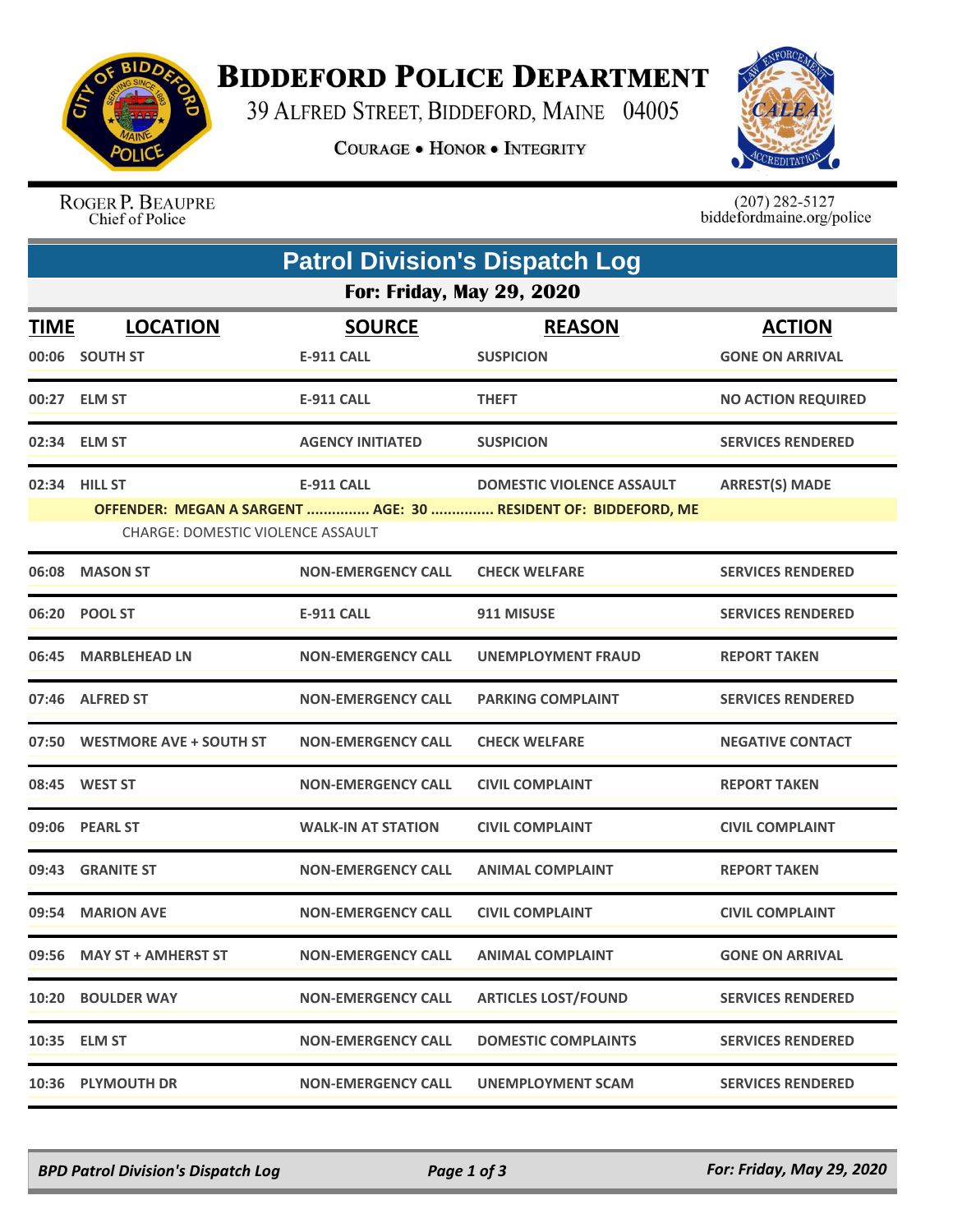| <b>TIME</b> | <b>LOCATION</b>            | <b>SOURCE</b>             | <b>REASON</b>                 | <b>ACTION</b>                |
|-------------|----------------------------|---------------------------|-------------------------------|------------------------------|
|             | 10:38 ELM ST               | <b>NON-EMERGENCY CALL</b> | <b>DISTURBANCE / NOISE</b>    | <b>REPORT TAKEN</b>          |
|             | <b>10:44 MAIN ST</b>       | <b>AGENCY INITIATED</b>   | <b>ANIMAL COMPLAINT</b>       | <b>SERVICES RENDERED</b>     |
|             | 10:46 ALFRED ST            | <b>NON-EMERGENCY CALL</b> | UNEMPLOYMENT FRAUD            | <b>REPORT TAKEN</b>          |
|             | 11:12 LAVOIE AVE           | <b>NON-EMERGENCY CALL</b> | UNEMPLOYMENT FRAUD            | <b>SERVICES RENDERED</b>     |
|             | 11:14 WEST ST              | <b>NON-EMERGENCY CALL</b> | <b>UNEMPLOYMENT FRAUD</b>     | <b>SERVICES RENDERED</b>     |
|             | 11:15 HILL ST              | <b>NON-EMERGENCY CALL</b> | <b>DV NOTIFICATION</b>        | <b>SERVICES RENDERED</b>     |
|             | 11:15 ARROWWOOD DR         | <b>NON-EMERGENCY CALL</b> | <b>THEFT</b>                  | <b>REPORT TAKEN</b>          |
|             | 12:06 WEST ST              | <b>NON-EMERGENCY CALL</b> | <b>DRIVING COMPLAINT</b>      | <b>SERVICES RENDERED</b>     |
|             | 12:11 CENTER ST            | <b>NON-EMERGENCY CALL</b> | <b>MENTAL ILLNESS CASES</b>   | <b>SERVICES RENDERED</b>     |
|             | 12:23 ALFRED ST            | <b>WALK-IN AT STATION</b> | <b>COURT ORDERED CHECK IN</b> | <b>SERVICES RENDERED</b>     |
|             | 12:35 WEST ST              | <b>WALK-IN AT STATION</b> | <b>SUSPICION</b>              | <b>SERVICES RENDERED</b>     |
|             | 12:37 HILL ST              | <b>WALK-IN AT STATION</b> | <b>ESCORTS / RELAYS</b>       | <b>NEGATIVE CONTACT</b>      |
|             | 13:04    FOSS ST           | <b>WALK-IN AT STATION</b> | <b>ARTICLES LOST/FOUND</b>    | <b>REPORT TAKEN</b>          |
|             | 13:13 HAZEL ST + SPRUCE ST | <b>NON-EMERGENCY CALL</b> | <b>DISTURBANCE / NOISE</b>    | <b>SERVICES RENDERED</b>     |
|             | 13:20 LINCOLN ST + MAIN ST | <b>NON-EMERGENCY CALL</b> | <b>PARKING COMPLAINT</b>      | <b>PARKING TICKET ISSUED</b> |
|             | 13:57 ALFRED ST            | <b>NON-EMERGENCY CALL</b> | <b>COURT ORDERED CHECK IN</b> | <b>SERVICES RENDERED</b>     |
|             | 14:11 ELM ST               | <b>NON-EMERGENCY CALL</b> | <b>ALL OTHER</b>              | <b>SERVICES RENDERED</b>     |
|             | 14:16 ELM ST               | E-911 CALL                | <b>ANIMAL COMPLAINT</b>       | <b>GONE ON ARRIVAL</b>       |
|             | <b>14:26 MAIN ST</b>       | <b>E-911 CALL</b>         | <b>MEDICAL W/ ASSIST</b>      | <b>TRANSPORT TO HOSPITAL</b> |
|             | 14:33 ALFRED ST            | <b>WALK-IN AT STATION</b> | <b>PAPERWORK</b>              | <b>SERVICES RENDERED</b>     |
|             | 15:46 ALFRED ST            | <b>AGENCY INITIATED</b>   | <b>PAPERWORK</b>              | <b>NEGATIVE CONTACT</b>      |
|             | 16:00 ALFRED ST            | <b>AGENCY INITIATED</b>   | <b>PAPERWORK</b>              | <b>PAPERWORK SERVED</b>      |
|             | 16:05 ELM ST               | E-911 CALL                | <b>ANIMAL COMPLAINT</b>       | <b>NO VIOLATION</b>          |
|             | <b>16:21 GRAYS LN</b>      | <b>NON-EMERGENCY CALL</b> | UNEMPLOYMENT FRAUD            | <b>CALL TRANSFERRED</b>      |
|             | 16:45 ELM ST               | <b>E-911 CALL</b>         | ATTEMPTED CRIMINAL MISCHIEF   | <b>NO VIOLATION</b>          |

*BPD Patrol Division's Dispatch Log Page 2 of 3 For: Friday, May 29, 2020*